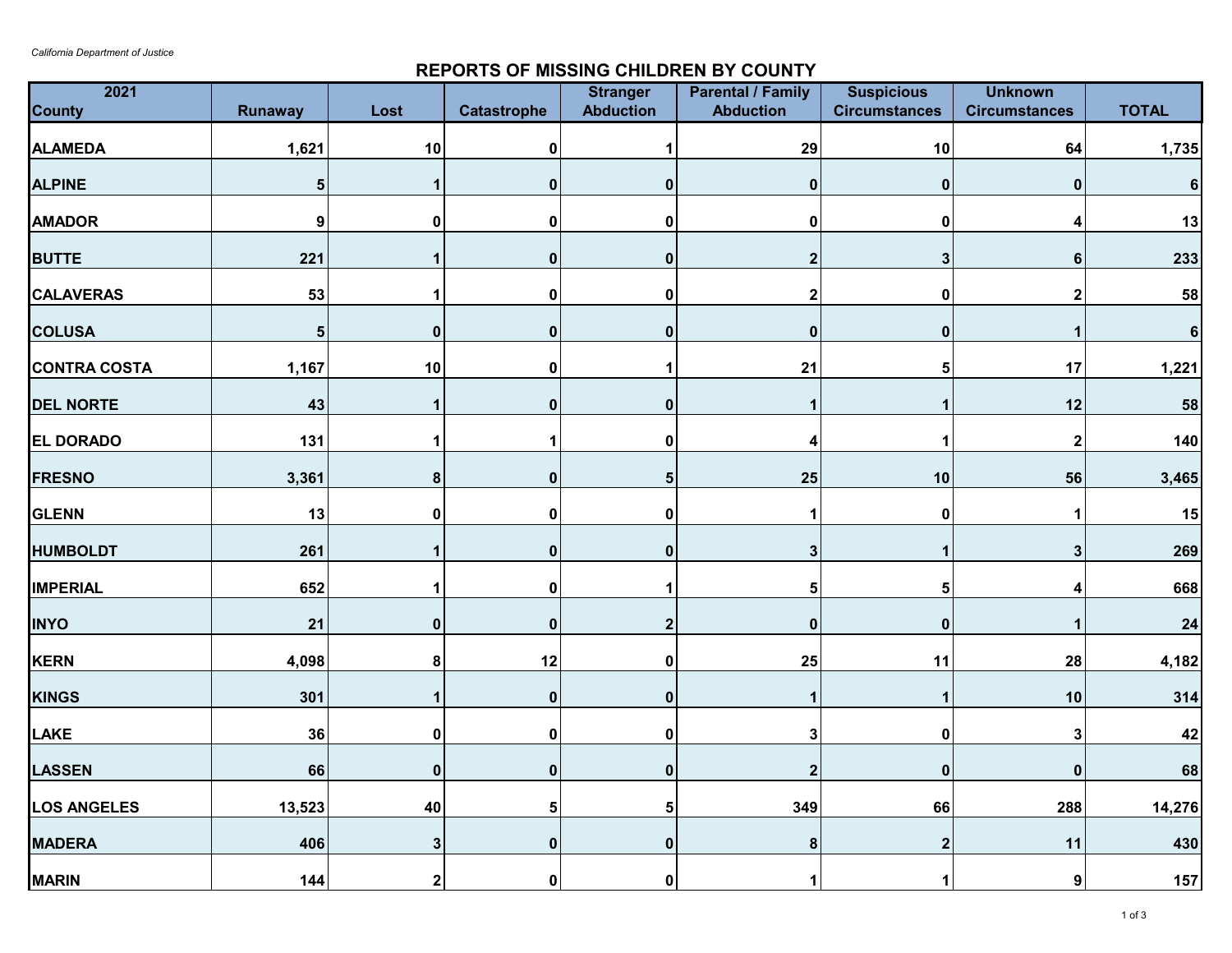## **REPORTS OF MISSING CHILDREN BY COUNTY**

| 2021<br><b>County</b>  |                | Lost                    |                    | <b>Stranger</b><br><b>Abduction</b> | <b>Parental / Family</b><br><b>Abduction</b> | <b>Suspicious</b><br><b>Circumstances</b> | <b>Unknown</b><br><b>Circumstances</b> | <b>TOTAL</b>   |
|------------------------|----------------|-------------------------|--------------------|-------------------------------------|----------------------------------------------|-------------------------------------------|----------------------------------------|----------------|
|                        | <b>Runaway</b> |                         | <b>Catastrophe</b> |                                     |                                              |                                           |                                        |                |
| <b>MARIPOSA</b>        | 27             | 0                       | $\mathbf 0$        | 0                                   | 0                                            | $\mathbf 0$                               |                                        | 28             |
| <b>MENDOCINO</b>       | 42             | 0                       | 0                  | O                                   | 4                                            | $\mathbf{2}$                              | 0                                      | 48             |
| <b>MERCED</b>          | 994            | $\mathbf 2$             | $\mathbf{0}$       |                                     | 12                                           | $\boldsymbol{9}$                          | 5                                      | 1,023          |
| <b>MODOC</b>           | 4              | 0                       | 0                  | 0                                   | 0                                            | $\mathbf{2}$                              | 0                                      | $6\phantom{a}$ |
| <b>MONO</b>            | 5              | 0                       | $\mathbf 0$        | $\bf{0}$                            | 0                                            | $\pmb{0}$                                 | $\mathbf 0$                            | $\sqrt{5}$     |
| <b>MONTEREY</b>        | 534            | 3                       | 0                  | 0                                   | 10                                           | 3                                         | 5                                      | 555            |
| <b>NAPA</b>            | 57             | 0                       | $\mathbf 0$        | $\mathbf 0$                         | 3                                            | $\pmb{0}$                                 | 1                                      | 61             |
| <b>NEVADA</b>          | 94             | 0                       | 0                  | 0                                   | 3                                            | 1                                         | 5                                      | 103            |
| ORANGE                 | 3,153          | 21                      |                    |                                     | 61                                           | 4                                         | 60                                     | 3,303          |
| <b>PLACER</b>          | 442            | 13                      | $\pmb{0}$          | $\mathbf 0$                         | 3                                            | $\mathbf 3$                               | 24                                     | 485            |
| <b>PLUMAS</b>          | 12             | 0                       | $\mathbf 0$        | $\bf{0}$                            | 1                                            | $\mathbf 0$                               |                                        | 14             |
| <b>RIVERSIDE</b>       | 3,295          | 3                       | 4                  | 5                                   | 40                                           | 6                                         | 22                                     | 3,375          |
| <b>SACRAMENTO</b>      | 3,195          | $\overline{7}$          |                    |                                     | 86                                           | 24                                        | 61                                     | 3,376          |
| <b>SAN BENITO</b>      | 68             | 0                       | 0                  | 0                                   | 5                                            | $\mathbf 0$                               | 1                                      | 74             |
| <b>SAN BERNARDINO</b>  | 2,829          | $\overline{\mathbf{7}}$ |                    | $\mathbf 2$                         | 592                                          | 18                                        | 67                                     | 3,516          |
| <b>SAN DIEGO</b>       | 3,650          | 18                      |                    |                                     | 50                                           | 14                                        | 23                                     | 3,757          |
| <b>SAN FRANCISCO</b>   | 453            | 1                       | $\mathbf 0$        | $\mathbf{2}$                        | 11                                           | $\mathbf{2}$                              | 11                                     | 480            |
| <b>SAN JOAQUIN</b>     | 2,274          | 0                       | 0                  |                                     | 6                                            | 6                                         | 46                                     | 2,333          |
| <b>SAN LUIS OBISPO</b> | 372            | 24                      | $\mathbf 0$        | ŋ                                   | 3                                            | 6                                         | 9                                      | 414            |
| <b>SAN MATEO</b>       | 305            | 5                       | $\mathbf 0$        | O                                   | 4                                            | 4                                         | 12                                     | 330            |
| <b>SANTA BARBARA</b>   | 584            | 8 <sup>1</sup>          | $\mathbf{0}$       | $\mathbf 0$                         | 11                                           | $\boldsymbol{2}$                          | $6 \mid$                               | 611            |